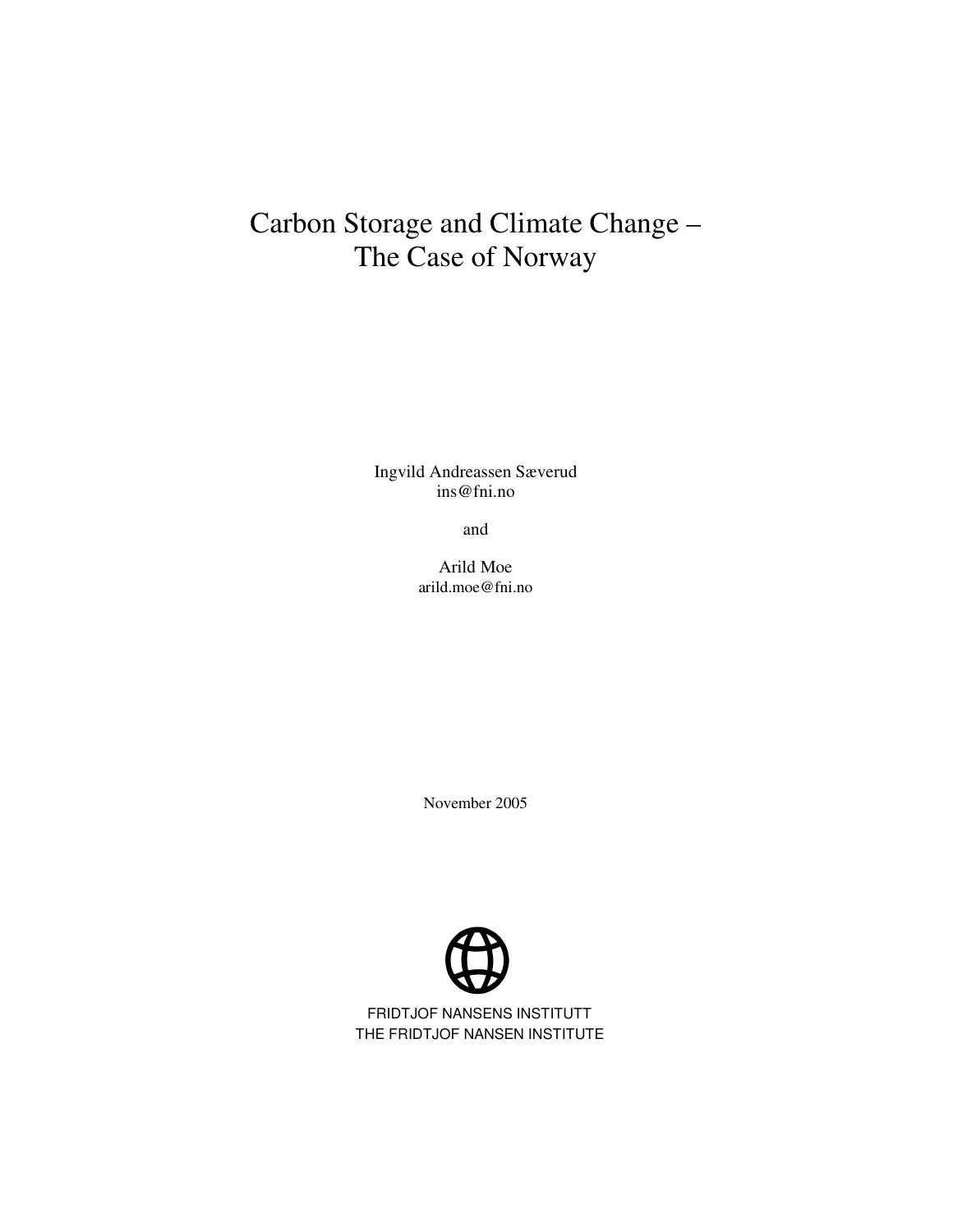#### **Copyright © The Fridtjof Nansen Institute 2005**

#### **Title**

Carbon Storage and Climate Change - The Case of Norway

| <b>Publication Type and Number</b>                   | Pages         |  |
|------------------------------------------------------|---------------|--|
| FNI report 11/2005                                   | 11            |  |
| An extended and revised version of FNI Report 3/2005 |               |  |
| <b>Authors</b>                                       | <b>ISBN</b>   |  |
| Ingvild Andreassen Sæverud and Arild Moe             | 82-7613-480-7 |  |
| <b>Programme or Project</b>                          | <b>ISSN</b>   |  |
| 0559 - Developing Post-2012 Climate Policy Scenarios | 0801-2431     |  |

#### **Abstract**

The possibility of extracting and storing CO2 in a safe place to avoid emissions has for many years been considered a future remedy to the climate problem. The attractiveness of CO2 storage, and also its weakness in the eyes of its opponents, is that it offers a method to reduce emissions that does not require major changes in the energy supply system, at least for some time. Storage of CO2 in structures under the ocean floor is one promising option. Norway has taken a particular interest in this theme, due to its position as a CO2 emitter connected to offshore oil and gas production, as well as to the existence of geological formations suitable for storage. The purpose of this paper is to give an overview of the challenges related to carbon storage as a climate policy measure, exemplified by the case of Norway. Based on the experience of Norway, the paper winds up by discussing implications for the climate regime of bringing the issue into the formal channels of the UNFCCC and the Kyoto Protocol.

Also published in *Governing Climate: The Struggle for a Global Framework Beyond Kyoto*, Taishi Sugiyama, Editor, IISD, Winnipeg, Canada, 2005.

#### **Key Words**

#### **Orders to:**

Fridtjof Nansen Institute Postboks 326 N-1326 Lysaker, Norway.

Tel: (47) 6711 1900 Fax: (47) 6711 1910 Email: post@fni.no Internet: www.fni.no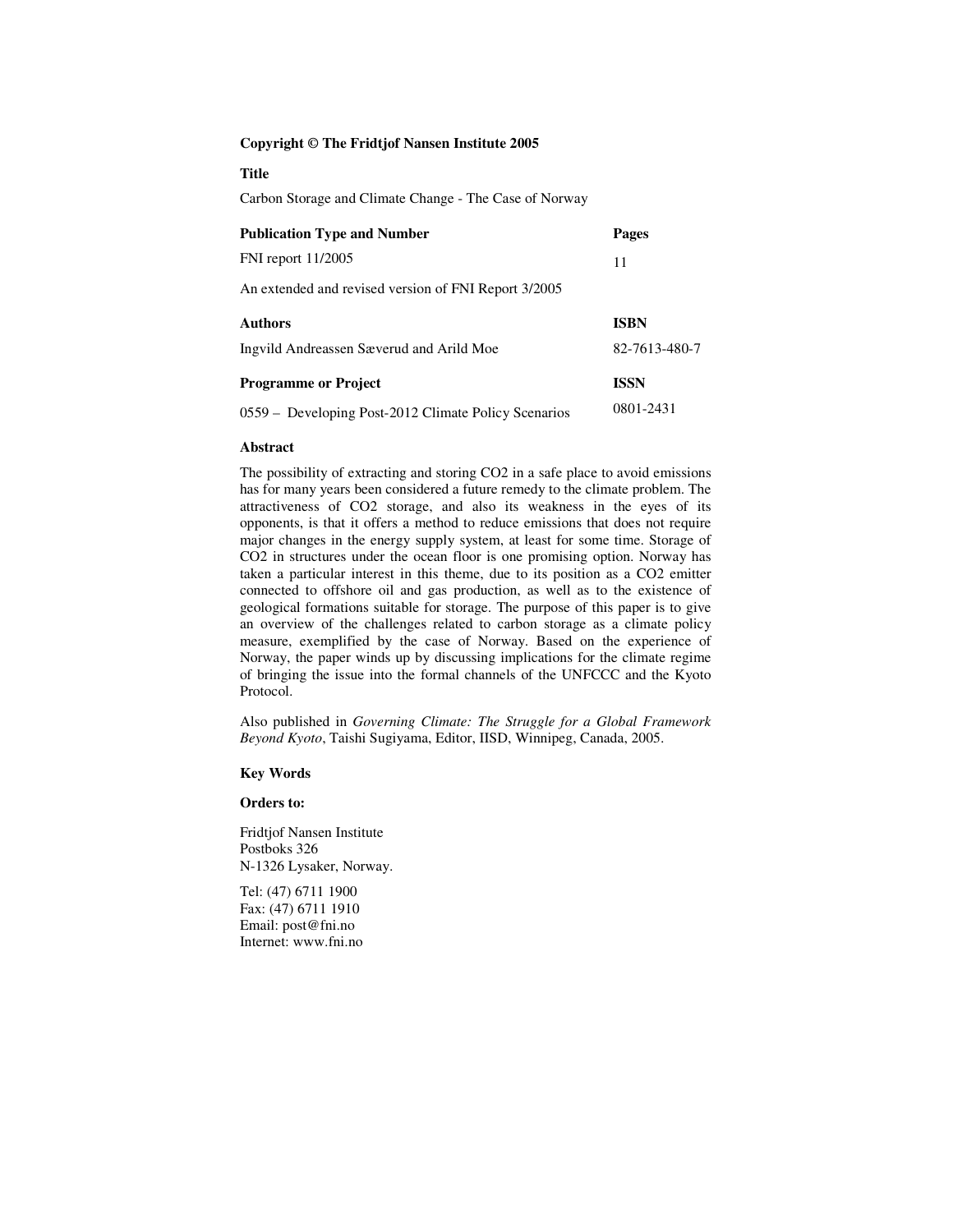# **Contents**

| Introduction                                              | 1  |
|-----------------------------------------------------------|----|
| Carbon Storage as a Climate Policy Measure - An Overview  | 1  |
| <b>Environmental Challenges</b>                           | 2  |
| <b>Economic Challenges</b>                                | 3  |
| Political and Legal Challenges                            | 4  |
| The Case of Norway                                        | 5  |
| Norway in the International Setting                       | 6  |
| Carbon Storage and the International Climate Negotiations | 7  |
| <b>Notes</b>                                              | 9  |
| References                                                | 11 |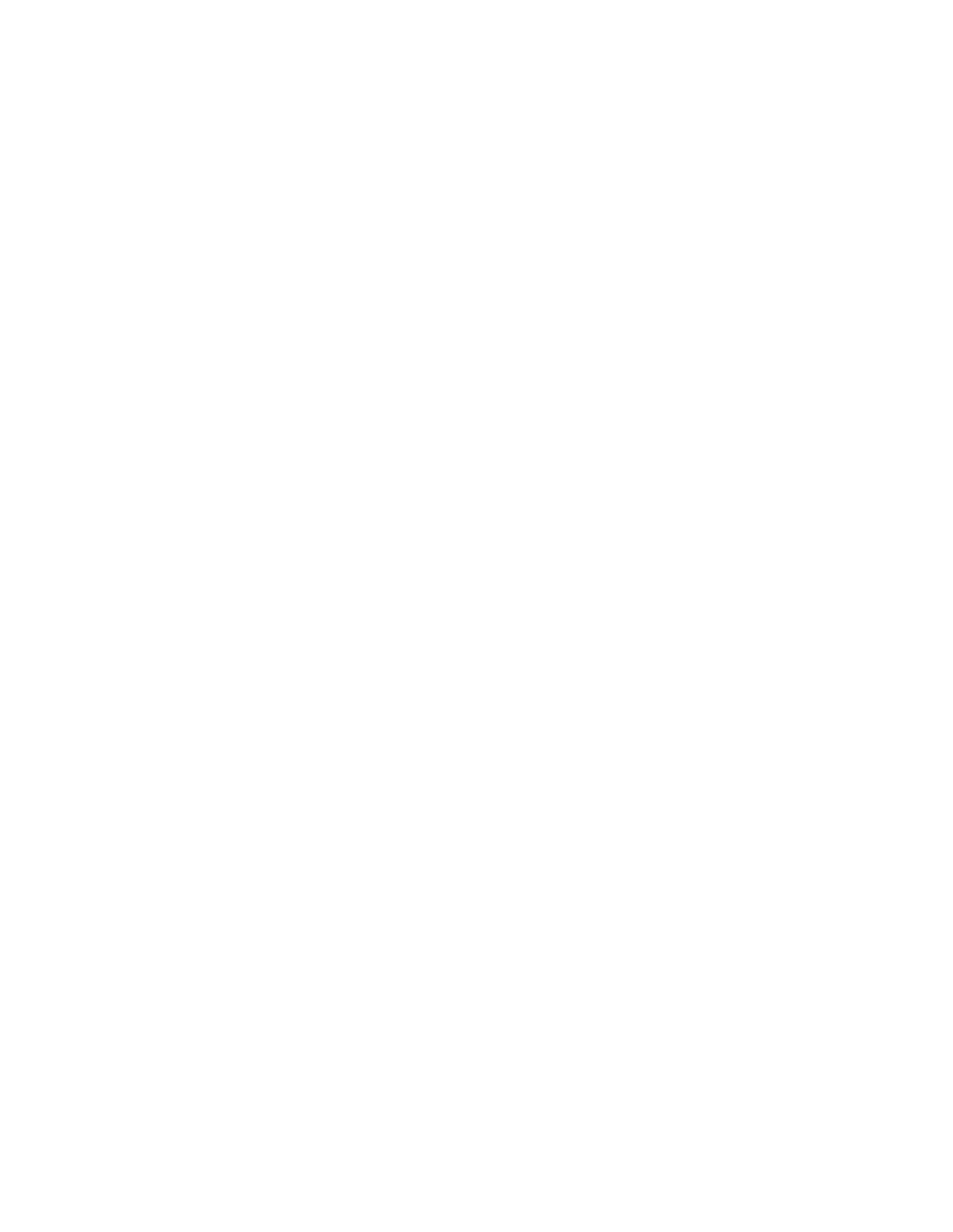# **Introduction**

The possibility of extracting and storing  $CO<sub>2</sub>$  in a safe place to avoid emissions has for many years been considered a future remedy to the climate problem. Earlier referred to as one of several forms of  $CO<sub>2</sub>$ sequestration, it is now more commonly referred to as  $CO<sub>2</sub>$  capture and storage, leaving sequestration to only refer to terrestrial (biological) storage of  $CO<sub>2</sub>$ . The attractiveness of  $CO<sub>2</sub>$  storage, and also its weakness in the eyes of its opponents, is that it offers a method to reduce emissions that does not require major changes in the energy supply system, at least for some time.

Storage of  $CO<sub>2</sub>$  in structures under the ocean floor has for several years been considered a promising option for handling  $CO<sub>2</sub>$ . Norway has taken a particular interest in this theme, due to its position as a  $CO<sub>2</sub>$  emitter connected to offshore oil and gas production, as well as to the existence of geological formations suitable for storage. The purpose of this paper is to give an overview of the challenges related to carbon storage as a climate policy measure, exemplified by the case of Norway. Based on the experience of Norway, we wind up the paper by discussing implications for the climate regime of bringing the issue into the formal channels of the UNFCCC and the Kyoto Protocol.

# **Carbon Storage as a Climate Policy Measure – An Overview**

 $CO<sub>2</sub>$  capture and storage embraces three steps. The first step is capture or separation of the  $CO<sub>2</sub>$ . *Capture* of  $CO<sub>2</sub>$  generally refers to a process of capturing the  $CO<sub>2</sub>$  released from large emission sources like power generation. *Separation* of  $CO<sub>2</sub>$  refers to the process of separating  $CO<sub>2</sub>$ from a gas stream. While technologies for both capture and separation of  $CO<sub>2</sub>$  are available, there are significant cost differences. As will be discussed in the following sections, the cost of capturing  $CO<sub>2</sub>$  from power generation is a major challenge facing carbon capture and storage as a climate policy measure. There is also a cost issue with separation, but of a much smaller magnitude. Because of the different economic challenges concerning handling  $CO<sub>2</sub>$  from power generation and gas streams respectively, we find it useful to distinguish between capture and separation, but will include separation as part of the more general concept 'carbon capture and storage'.

The second step of carbon capture and storage is transportation of the  $CO<sub>2</sub>$  to the storage location. Pipelines and ship transport are the alternatives. The final step of carbon capture and storage is long-term disposal of the CO2. Several options are available. Pure storage solutions include disposing of the  $CO<sub>2</sub>$  underground or in the ocean. Other options of longterm disposal are using the  $CO<sub>2</sub>$  as input in industrial processes or injecting the  $CO<sub>2</sub>$  in producing petroleum reservoirs to improve the recovery of oil. Pure storage and injection to improve oil recovery are the two disposal options today that can handle substantial volumes of  $CO<sub>2</sub>$ , and we will hence limit the discussion to those alternatives (Norwegian Ministry of Petroleum and Energy 2003).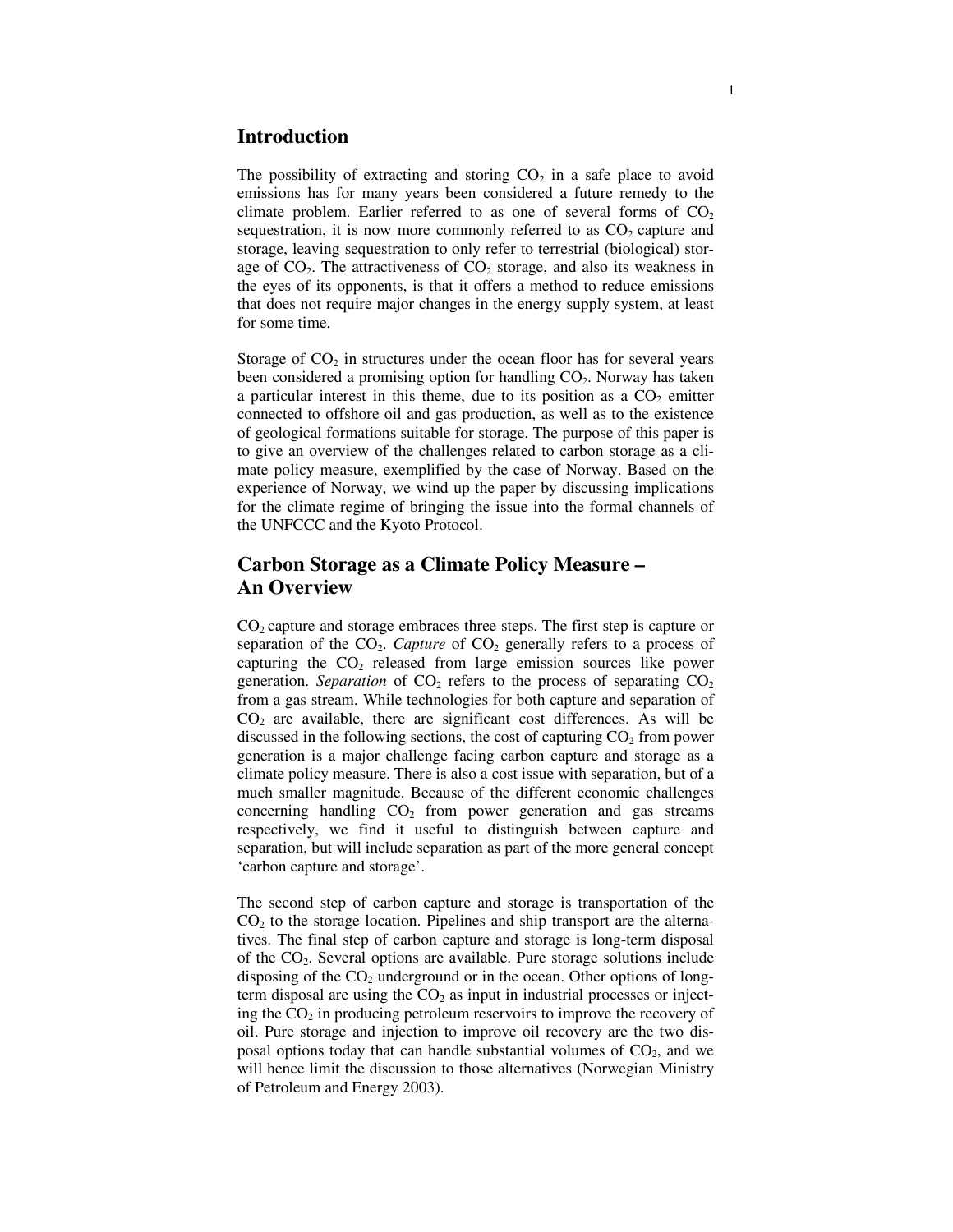Pure storage of  $CO<sub>2</sub>$  can take place in the ocean or in geological formations. <sup>1</sup> Due to uncertainty about the permanency of ocean storage, this method has so far not been tried out, and following the present policy debate and technical R&D efforts we will focus on geological storage in this paper. Geological formations with potential for storage of  $CO<sub>2</sub>$  are aquifers (water reservoirs in the subsoil), producing and non-producing petroleum reservoirs, and non-mineable coal formations (NOU 2002, 7). Large-scale storage in aquifers is currently only taking place on the Norwegian Continental Shelf, but several small- as well as large-scale projects are in the pipeline in other countries, notably the In Salah gas project in Algeria which started in 2004, and the proposed development of the Gorgon offshore gas field in Australia (U.K. Department of Trade and Industry 2004). Note that these three projects all regard storage of  $CO<sub>2</sub>$  separated from the gas stream. Technology for storage of  $CO<sub>2</sub>$  in non-mineable coal formations is demonstrated at installations in the U.S.

Injection of  $CO<sub>2</sub>$  in producing oil reservoirs to improve oil recovery has been used onshore in the U.S. and Canada for more than 30 years. A Canadian oil and gas company, Encana, has been operating a major  $CO<sub>2</sub>$ injection facility in their Weyburn, Saskatchewan, oil field for a number of years. The  $CO<sub>2</sub>$  is pipelined to the oil field from a syngas facility in the northern U.S. While this is a commercial enhanced oil recovery operation, it has also been the subject of a monitoring research study conducted with the support of the International Energy Agency Greenhouse Gas Research and Development Programme (IEA GHG). The IEA Weyburn Monitoring and Storage Project is an international research project intended to establish the degree of security with which greenhouse gases, particularly carbon dioxide, can be sequestered in geological formations during large scale, commercial, enhanced oil recovery operations. This will be accomplished through the scientific mapping of the movement of  $CO<sub>2</sub>$  in the reservoir, and technical prediction of the future long-term storage and migration characteristics of the CO2. This monitoring project is managed by the Petroleum Technology Research Centre.<sup>2</sup>

According to the IEA greenhouse gas R&D program, the global storage potential in exploited oil and gas formations is about half of global emissions to 2050 (920 Gt  $CO<sub>2</sub>$ ) and 150 per cent of emissions to 2050 in deep saline aquifers  $(3,000 \text{ Gt CO}_2)$ .<sup>3</sup> Due to uncertainty about emission projections and varying safety of storage locations, these figures should be treated with care and understood as a rough indication of the huge potential of carbon storage sites actually existing. The technology applied for injection is well developed as numerous sites have been used for the temporary storage of natural gas for decades.

#### **Environmental Challenges**

There are two main environmental challenges facing carbon capture and storage: the first is, of course, whether it is possible to store the  $CO<sub>2</sub>$ safely in the geological formation in the long term—i.e., the technical risk. The second question is political: will investments in carbon storage replace investments in renewable energy and conservation, and accordingly be a barrier to de-carbonization of the energy systems? This last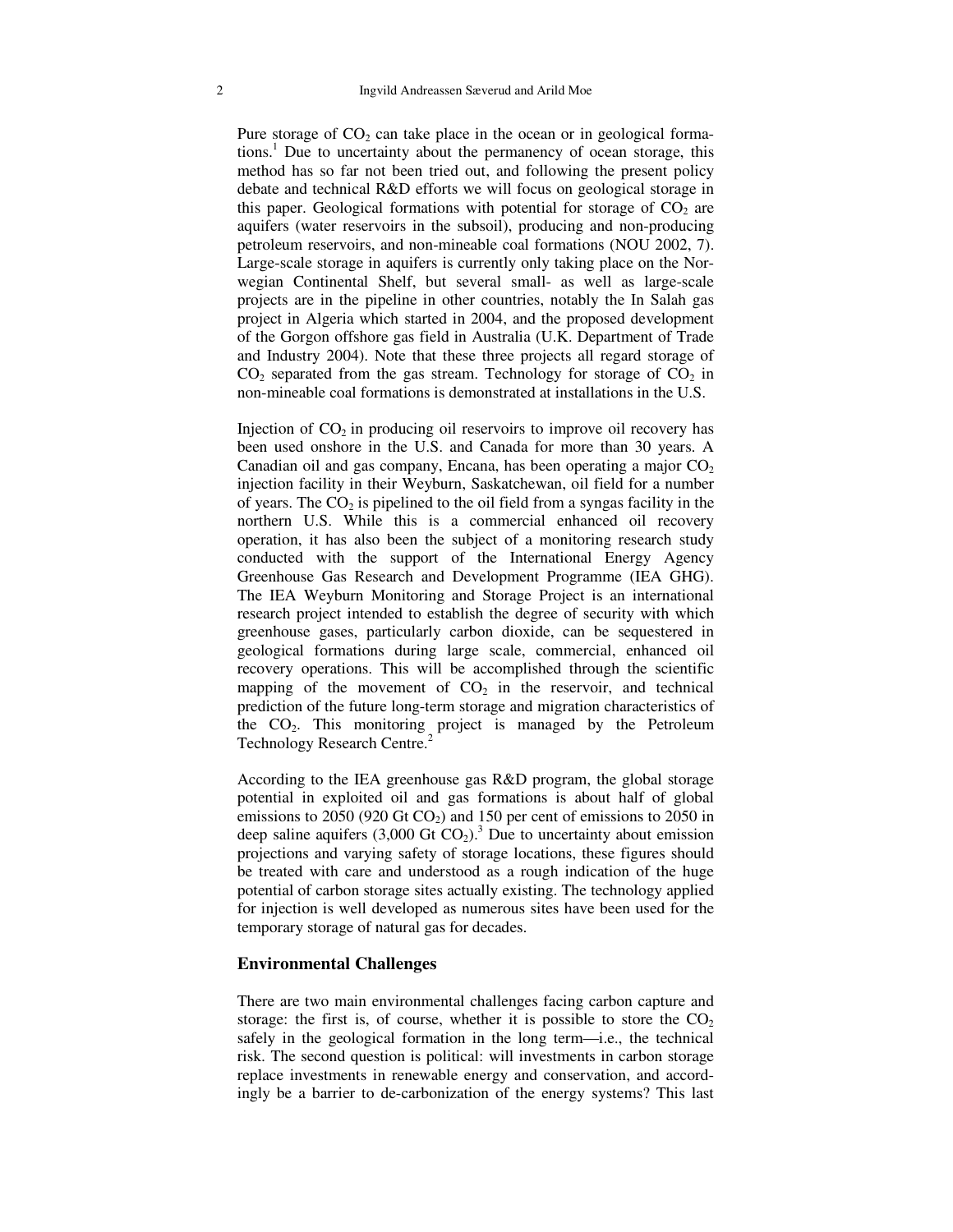question seems to be the main reason why some environmental NGOs have taken a negative stand on carbon storage. <sup>4</sup> With respect to the technical risk, a conclusion from a workshop of the International Panel on Climate Change (IPCC) on carbon capture and storage in 2002 was that the environmental impacts of geological storage are likely to be small, but are not well characterized.<sup>5</sup> If huge amounts of  $CO_2$  are stored, the release rates must be very low in order to prevent them from becoming a large source of future emissions (Bode and Jung 2004).

An underground deposit must display certain characteristics to be suitable for  $CO<sub>2</sub>$  storage. It has to be deep under the ocean surface to have high enough pressure, and the species of rock must be sufficiently porous to permit the gas to be pumped in. And of course, it is essential that the geological formation is stable and not earthquake prone. With reference to natural CO<sub>2</sub> fields<sup>6</sup> and studies of natural analogues, geologists conclude that under favourable circumstances geological formations with certain characteristics can hold  $CO<sub>2</sub>$  for millions of years.<sup>7</sup>

Establishment of procedures for risk assessment when selecting storage sites and monitoring systems are necessary both in order to ensure environmental performance and to build stakeholder confidence. The methods for risk assessment and monitoring are available: reservoir behaviour can be predicted with simulation tools based on reservoir information, and seismic and sediment samples are some of the available methods for monitoring. <sup>8</sup> There is extensive national and international research going on covering both risk assessments of leakage from geological formations and monitoring issues.<sup>9</sup>

In addition to the environmental challenges in the storage phase, there is also an environmental issue related to the capturing of  $CO<sub>2</sub>$  often referred to as the energy penalty. Capturing  $CO<sub>2</sub>$  requires energy, and according to the IEA Greenhouse Gas R&D Program, capturing  $CO<sub>2</sub>$  reduces the energy efficiency in a power plant by as much as 10–15 per cent.

#### **Economic Challenges**

The IPCC estimates the costs of carbon capture and storage to be approximately US\$40–60 per metric ton of  $CO<sub>2</sub>$  (IPCC 2001), while the International Energy Association estimates that capturing and storing  $CO<sub>2</sub>$  would cost from \$50 to \$100 per ton (Carbon Market News December 15, 2004). Several other studies estimate the total costs to range from about \$20 per ton of  $CO<sub>2</sub>$  up to about \$100, depending on the capture source, modes of transportation and types of reservoirs (Torvanger, Kalbekken and Rypdal 2004). Compared to current prices in the European emissions trading market of about 8.5 Euro, or about US\$11, it is fair to conclude that the cost obstacle is at present significant, but there is probably scope for reduction of costs in the future through technical developments and wider application (IPCC 2001).

Of the total costs, the capture costs are expected to constitute a much larger share than transport and storage, about 70–80 per cent according to some sources. Reducing capture costs is hence identified as the major economic challenge. But as noted above, this is only relevant with regard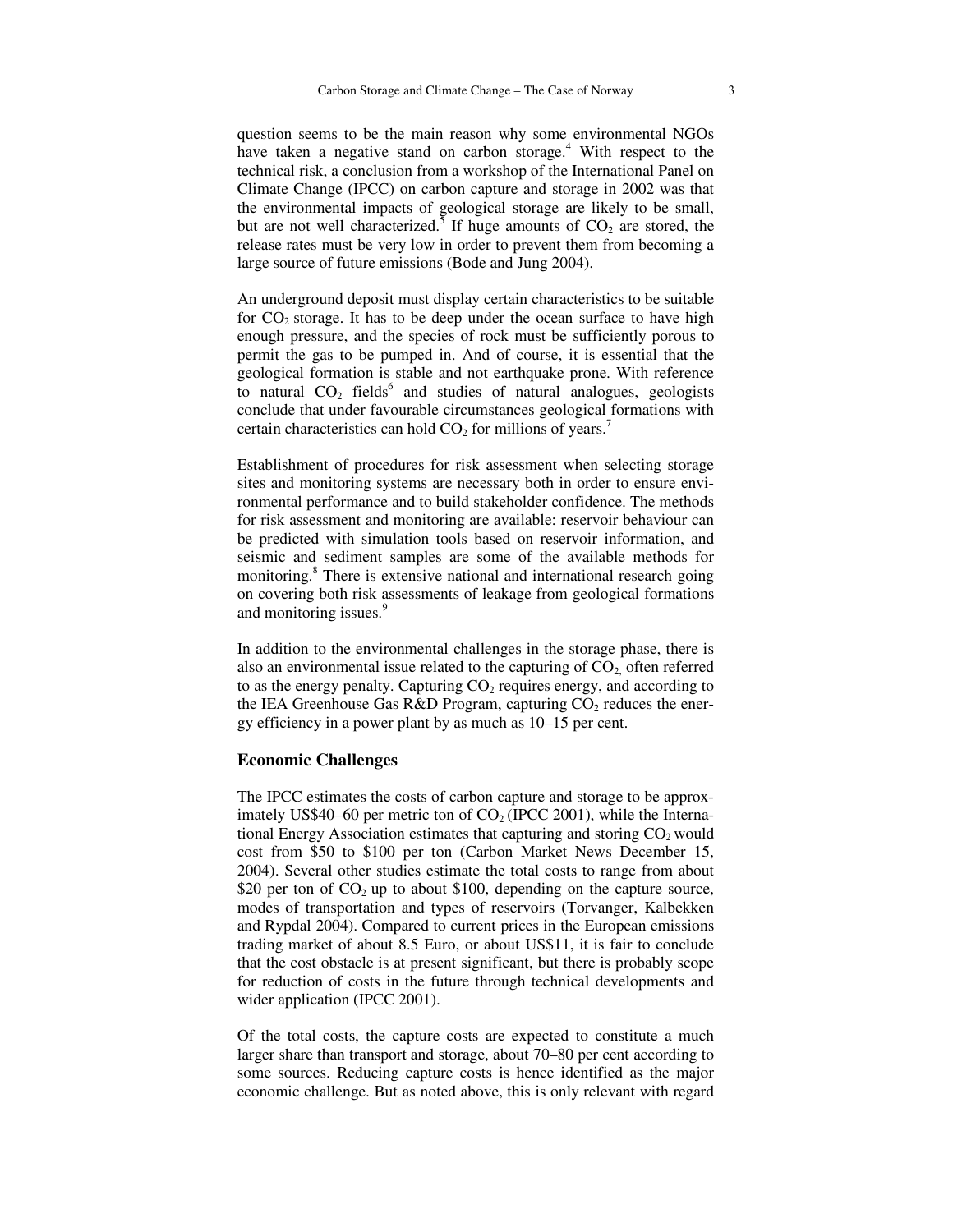to  $CO<sub>2</sub>$  from large emission sources like power generation and not  $CO<sub>2</sub>$ separated from the gas stream.

#### **Political and Legal Challenges**

There are also legal barriers and potential political barriers on the international level with regard to disposal of  $CO<sub>2</sub>$ . There is a need for clarification of the legal status of carbon storage in international conventions; simply because carbon capture and storage was not foreseen as a climate policy measure at the time the conventions were developed. Because of scepticism among several environmental NGOs and some states towards the measure as a climate policy measure, ongoing international processes aimed at solving the legal challenges might meet political barriers.

The first set of legal, and potential political, challenges stems from conventions developed to protect the marine environment. It has been maintained that injection of  $CO<sub>2</sub>$  is in conflict with the OSPAR convention, which was established to protect the marine environment in the northeast Atlantic area. This convention is far more concrete and operative than the UN Convention on the Law of the Sea, which also has provisions to protect the environment. The issue is whether injection of  $CO<sub>2</sub>$  can be considered dumping of a toxic. And since this process was not foreseen when both conventions were developed, there is scope for discussion and interpretation (Brubaker and Christiansen 2001). Dumping, which is defined as the discharge of waste or other substances into the ocean or the underground from ships, airplanes or offshore installations, is prohibited. But there are clauses that permit discharges from sources onshore as well as offshore if the precautionary principle and best available technology were employed.

A process, which might lead to the necessary revision of OSPAR, was started only recently within committees of the convention. There is also a need for clarification with regard to the London Convention on dumping (Gran 2004). To some extent these legal problems must be regarded as technicalities, and whereas they form obstacles to  $CO<sub>2</sub>$  injection today, the conventions can be adapted if consensus on the environmental safety issue can be established.

The other set of legal and political challenges at the international level comes from the treatment of the issue in the climate convention and the Kyoto Protocol, or the lack thereof. Carbon storage is not discussed directly and can only be inferred from general provisions about sequestration.<sup>10</sup> In the IPCC Third Assessment Report from 2001,  $CO<sub>2</sub>$  capture and storage is mentioned as a serious mitigation option alongside the more established options, but safety and verification are noted as problems. The IPCC is presently working on a report on carbon capture and storage to be finished during 2005. The report will include environmental, geological, technical as well as economic issues. The adoption of the report can become an important step towards clarification of the status of carbon storage as a climate policy instrument, but as will be discussed in the last section of the paper, it could also mean another complicating factor in the international climate negotiations.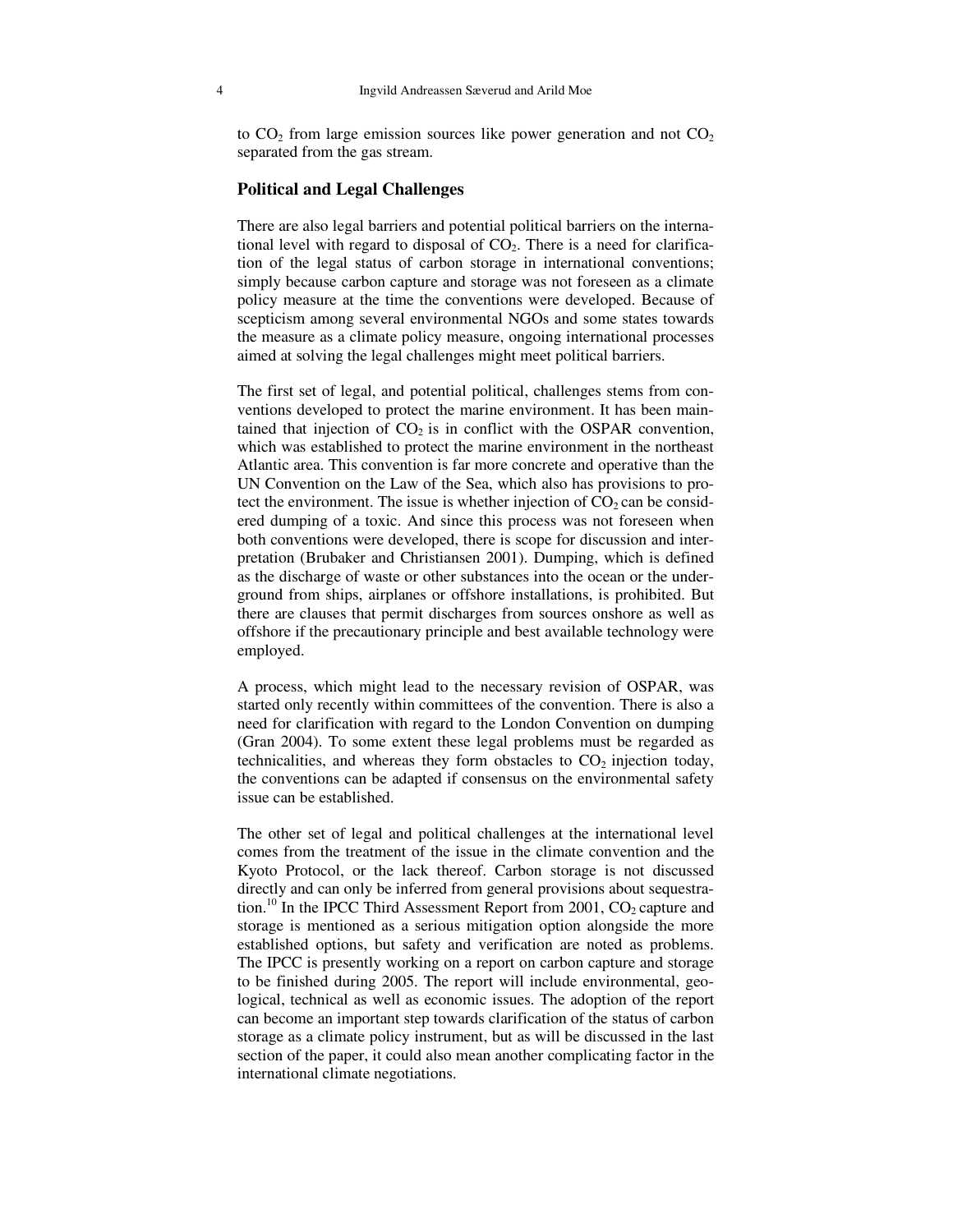How the issue is handled with respect to the EU emissions trading scheme (EU ETS) will also be important for the acceptance of the measure within the future climate regime, since the EU ETS has become somewhat of a benchmark for potential future GHG emissions trading schemes. According to the EU regulations on reporting and monitoring, the member states are allowed to report storage projects upon approval by the EU Commission, until permanent regulations have been developed.<sup>11</sup>

The major environmental, economic and legal/political challenges are summarized in Table 1.

|                | <b>CHALLENGE</b>                                                                                                                                                                                             |                                                        |                                                                                                                                                                             |                                                                                           |  |
|----------------|--------------------------------------------------------------------------------------------------------------------------------------------------------------------------------------------------------------|--------------------------------------------------------|-----------------------------------------------------------------------------------------------------------------------------------------------------------------------------|-------------------------------------------------------------------------------------------|--|
| <b>STEP</b>    | <b>Environmental</b>                                                                                                                                                                                         | Economic                                               | Legal                                                                                                                                                                       | <b>Political</b>                                                                          |  |
| Capture        | Investments in<br>capture technology<br>replacing invest-<br>ments in renew-<br>ables?                                                                                                                       | Capture technology<br>is not commercial at<br>present. |                                                                                                                                                                             |                                                                                           |  |
| Transportation |                                                                                                                                                                                                              | Establishment of<br>new infrastructure                 |                                                                                                                                                                             |                                                                                           |  |
| Storage        | Investments in<br>storage technology<br>replacing invest-<br>ments in renew-<br>ables?<br>Developing pro-<br>cedures for risk<br>assessment and<br>monitoring of<br>storage sites to<br>ensure safe storage. |                                                        | Clarifications of the<br>legal status of<br>carbon storage as a<br>climate policy mea-<br>sure in OSPAR, the<br>London Convention,<br>under the UNFCC<br>and in the EU ETS. | Building confi-<br>dence in storage<br>as a safe and<br>sound environ-<br>mental measure. |  |

**Table 1. Carbon capture and storage as a climate policy measure – major challenges**

# **The Case of Norway**

Norway has no suitable structures for  $CO<sub>2</sub>$  storage on land, but storage in geological formations like aquifers and producing and non-producing petroleum reservoirs offshore is applicable in Norway.<sup>12</sup> Utsira alone, the aquifer where  $CO<sub>2</sub>$  from the gas field Sleipner is presently stored, has been estimated to have a capacity of 600 billion cubic meters of  $CO<sub>2</sub>$ . The second storage option applicable in Norway is to inject  $CO<sub>2</sub>$  into nonproducing and producing petroleum reservoirs.  $CO<sub>2</sub>$  can be stored in either oil or gas fields after production has ceased. About 20 fields on the Norwegian Continental Shelf with an estimated storage potential of just over 1000 million tonnes of carbon dioxide have either ceased production or are due to cease within the next 10 years (Norwegian Ministry of Petroleum and Energy 2003).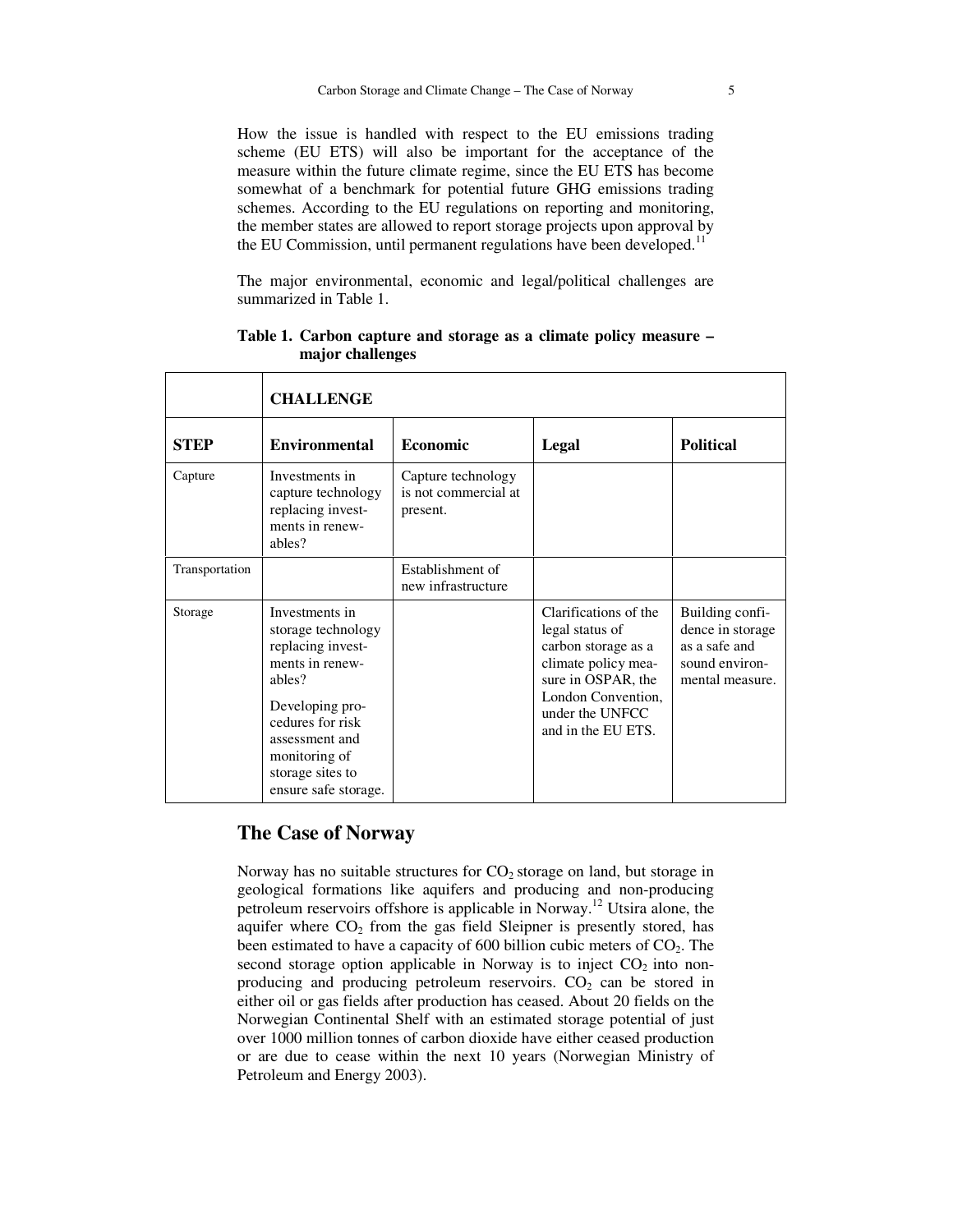Since 1996, the partly state-owned Norwegian oil company Statoil has injected more than five million tons of  $CO<sub>2</sub>$  into a sandstone formation at the huge offshore gas field Sleipner—the so-called Utsira formation. This is considered to be the first full-scale project of its kind. The  $CO<sub>2</sub>$  has been separated out from natural gas produced at the Sleipner fields. To market the Sleipner gas, the high  $CO<sub>2</sub>$  content (nine per cent) must be drastically reduced. Thus, the *separation* of  $CO<sub>2</sub>$  is part of the industrial/ commercial solution for Sleipner. The separated  $CO<sub>2</sub>$  could have been emitted, but this would have incurred costs in the form of the Norwegian CO<sup>2</sup> tax. Consequently, *injection* of the gas becomes economically more attractive. The second major storage project on the Norwegian Continental Shelf is planned at the Snøhvit gas field in the Barents Sea. Production start at the field is scheduled early 2006. Like at Sleipner,  $CO<sub>2</sub>$  from the gas stream will be separated and injected into a sandstone formation at the field. The annual storage volume will be  $700,000$  tonnes of  $CO<sub>2</sub>$ .

It is also possible to inject  $CO<sub>2</sub>$  into producing petroleum fields to enhance oil or gas recovery by increasing the pressure in the reservoir. Injection of  $CO<sub>2</sub>$  will then normally replace injection of water or natural gas. Since  $CO<sub>2</sub>$  injection offers the added advantage of storing  $CO<sub>2</sub>$ , the method should also be discussed in a climate policy context.  $CO<sub>2</sub>$  for enhanced oil recovery has so far not been applied offshore, and based on 30 years of experience from the U.S. and Canada, onshore cannot be transferred directly to the petroleum fields offshore Norway. Nevertheless, Norwegian authorities as well as oil companies have been assessing the potential for injecting  $CO<sub>2</sub>$  for enhanced oil recovery in various fields on the continental shelf. According to those assessments, both technological and economic challenges remain to be solved before the option can be realized in Norway.<sup>13</sup>

#### **Norway in the International Setting**

The Norwegian government seems to increasingly arrange for  $CO<sub>2</sub>$  storage to become an accepted climate measure internationally. Norway's positive position on carbon storage has most strongly been expressed in the form of participation in international technological cooperation. The Norwegian companies Statoil and Hydro are participating in the technological cooperation that was established by the  $CO<sub>2</sub>$  Capture project (CCP) in 2000. The CCP is directed towards technology developments for all aspects of capture and geological storage of greenhouse gases, and comprises eight international energy companies.<sup>14</sup> Norwegian authorities provide some funding through the Research Council of Norway, and there has also been financial support for research from the European Union and the U.S. Department of Energy.

Another international cooperative effort, with stronger political overtones, was launched in 2003 with the establishment of the Carbon Sequestration Leadership Forum (CSLF). This was an American initiative and has 16 countries as members, as well as the EU. The Forum is 'an international climate change initiative that is focused on development of improved cost-effective technologies for the separation and capture of carbon dioxide for its transport and long-term safe storage. The purpose of the CSLF is to make these technologies broadly available internation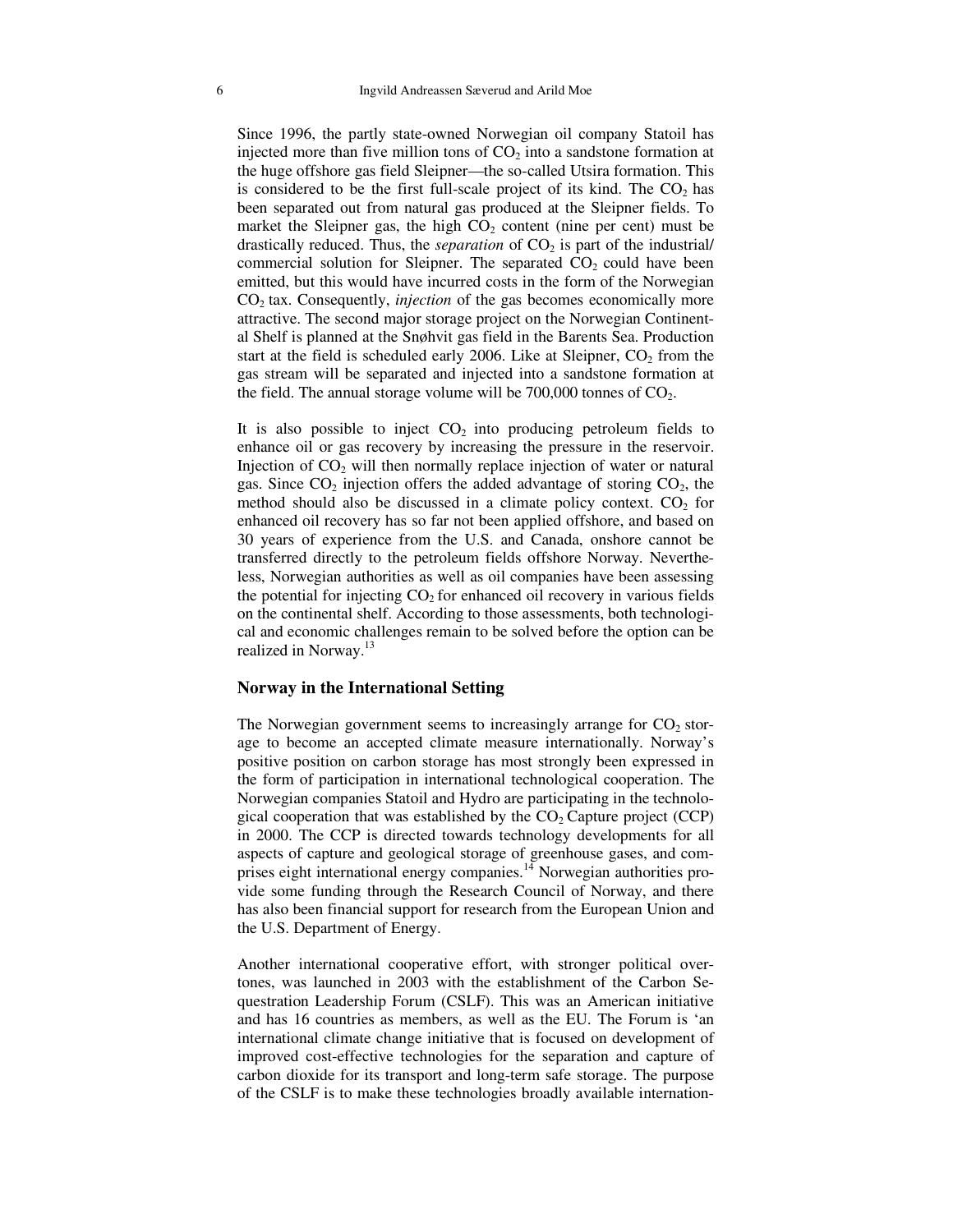ally; and to identify and address wider issues relating to carbon capture and storage. This could include promoting the appropriate technical, political, and regulatory environments for the development of such technology'.<sup>15</sup> The Forum holds meetings on a minister or deputy minister level and can be regarded as a framework for international cooperation in research and an effort to focus public support to technology development.

Norway's support for the initiative can be understood both on the background of the country's natural conditions for  $CO<sub>2</sub>$  storage, but also as a way to find some common ground with the U.S. in climate politics and a forum for climate dialogue. Norwegian authorities are anxious to stress though, that "it is a precondition that the cooperation is not 'presented as an alternative to the Kyoto protocol or other international climate agreements with binding emission commitments'. (Norwegian Ministry of Petroleum and Energy 2004). The other pro-Kyoto members of the forum probably share this concern.

Norway has also developed a more pro-active policy within the climate negotiations, seeking to reduce or lift the barriers discussed above. The Norwegian Minister of Environment at COP-9 in Milan in 2003 highlighted the success of the Sleipner experience in order to promote the idea of carbon storage as a climate policy measure in a bridging period from fossil fuel-based economies to economies based on renewable energy (ENB 2003; Norwegian News Agency, December 11, 2003). At COP-10 in 2004, the minister also stressed technologies to capture and store  $CO<sub>2</sub>$ and pointed to the possibility of storing  $CO<sub>2</sub>$  from other European countries on the Norwegian Continental Shelf.<sup>16</sup>

Even though official pronouncements have been more supportive lately, Norway has been careful not to tout carbon storage as an established climate policy measure. Nevertheless the main carbon capture or, more precisely, separation and storage project in Norway is clearly connected to the climate regime. As described above, the economic stimulus for the injection of Sleipner gas into the Utsira formation is caused by the Norwegian  $CO<sub>2</sub>$  tax. By injecting the gas, companies avoid the tax. But if this procedure is to make sense in Norway's overall emissions accounting, the injected volumes must be subtracted from the country's  $CO<sub>2</sub>$  emissions when they are reported to the UNFCCC Secretariat. Thus, Norway presupposes that carbon storage will be recognized under the UNFCCC.

The idea of Norway offering a solution to  $CO<sub>2</sub>$  emissions from other European countries by injecting the gas for enhanced oil recovery in Norwegian oil fields has also recently been communicated to the European Union by the Norwegian government. An expert group consisting of representatives of various European countries has been set up.<sup>17</sup>

# **Carbon Storage and the International Climate Negotiations**

So far, international processes on carbon storage have been developing separately from the negotiations on the climate regime, and the processes have mainly taken place in technical, not political arenas. Even so, some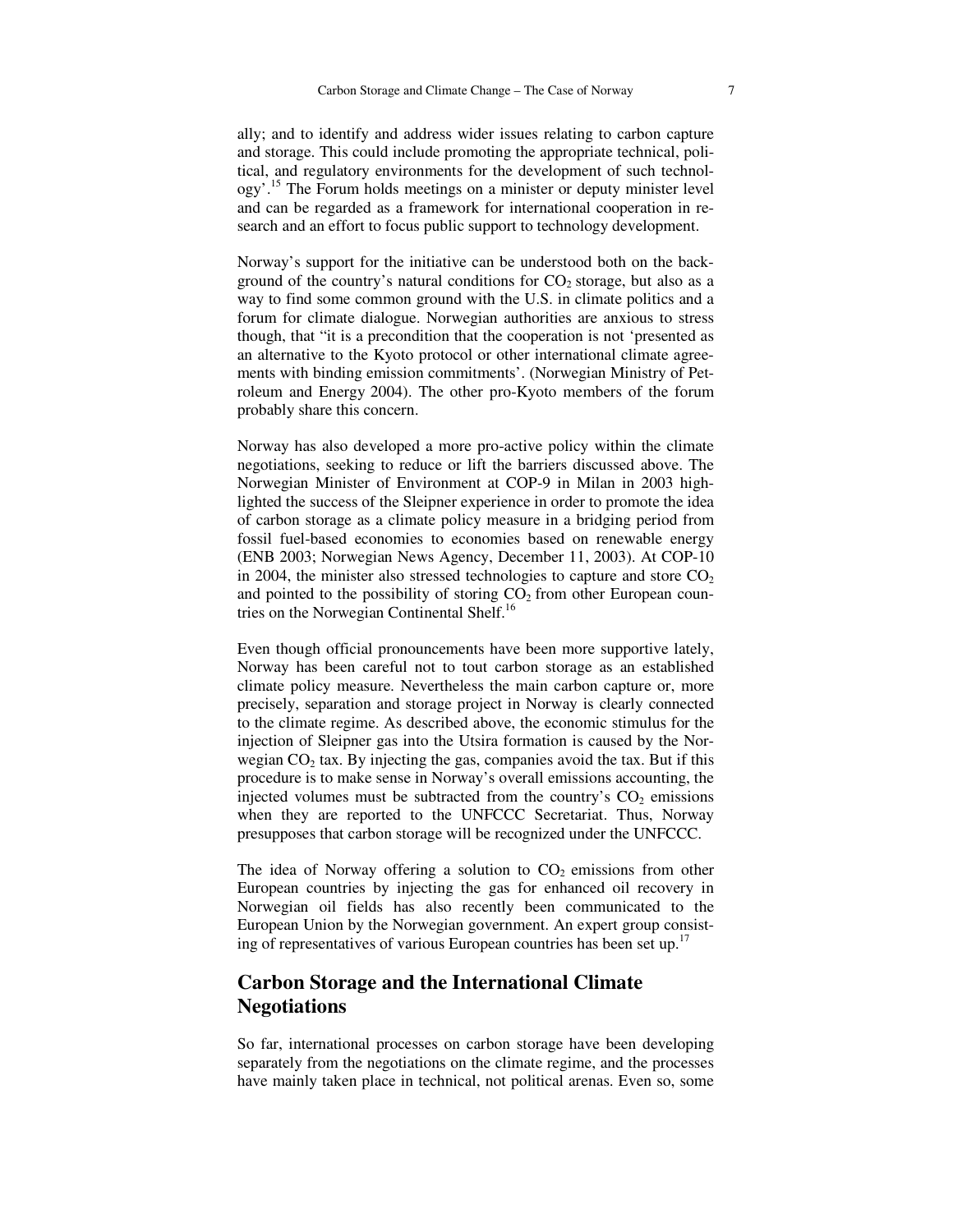countries, i.e., Norway, but also Canada, have brought the issue to the attention in the climate negotiations from time to time unilaterally. Carbon storage has, however, not been on the official agenda. Thus the status of the measure in relation to the UNFCC and the Kyoto Protocol has not been clarified. With the launching of the IPCC report on the issue in autumn 2005, carbon storage will formally be brought into the international climate regime. This does not necessarily mean that the issue will be high on the political agenda in the international negotiations. The report as an input to policy-makers will probably first be discussed at a SBSTA meeting, which attracts much less political attention than the Conferences of the Parties do. Whether the IPCC report will contribute to clarification of the status of carbon storage within the climate regime, will hence depend on how the process develops from the initial SBSTA discussions, and also on whether actors within the climate regime see it in their interest to obtain guidelines.

If, as a consequence of the IPCC report and increasing international attention, the issue is put high on the agenda in the international climate negotiations in the near future, it is possible to outline, at least, two opposite scenarios. One possibility is that this will advance the international negotiations one step further; the other is the opposite, namely that the international climate diplomacy will be further complicated.

It seems possible that carbon storage might constitute some common ground between the parties on the Kyoto track and the U.S. It is an option compatible with the U.S. emphasis on technology development and a measure that does not threaten the fundamental interests of important domestic actors within the U.S., i.e., the coal and the oil industries. It is also important that the U.S. was the initiator of the Carbon Sequestration Leadership Forum. The EU, also a member of the CSLF, is like the U.S. in emphasizing research and development on carbon capture and storage, and several R&D programs are ongoing or in the pipeline.

Unfortunately, the scenario of carbon storage complicating the climate negotiations seems more realistic. As has been stated above, there are still many unresolved questions regarding the overall feasibility of carbon storage as a measure to combat climate change on a large scale. There is also a list of more specific issues, which will have to be solved if carbon storage should be accepted as a climate measure. One such issue is whether it should be treated as a sink, with all that implies in the climate regime, or whether it should be counted as emission reductions (Bode and Jung 2004). Another set of problems will be connected to certification and verification procedures for storage sites. <sup>18</sup> And third, as would be highly relevant for Norway, it is necessary to determine how to share credits for  $CO<sub>2</sub>$  reductions in situations where capture and storage are taking place in different countries.

What will be the consequences of bringing these issues into the climate negotiations in the near future? Carbon storage is still very uncertain, and a lot of new controversies are likely to erupt. Furthermore, if carbon storage is brought into the negotiations, the discussions will have a conditional character since there are still fundamental technical uncertainties. To clarify and develop the option, considerable economic resources are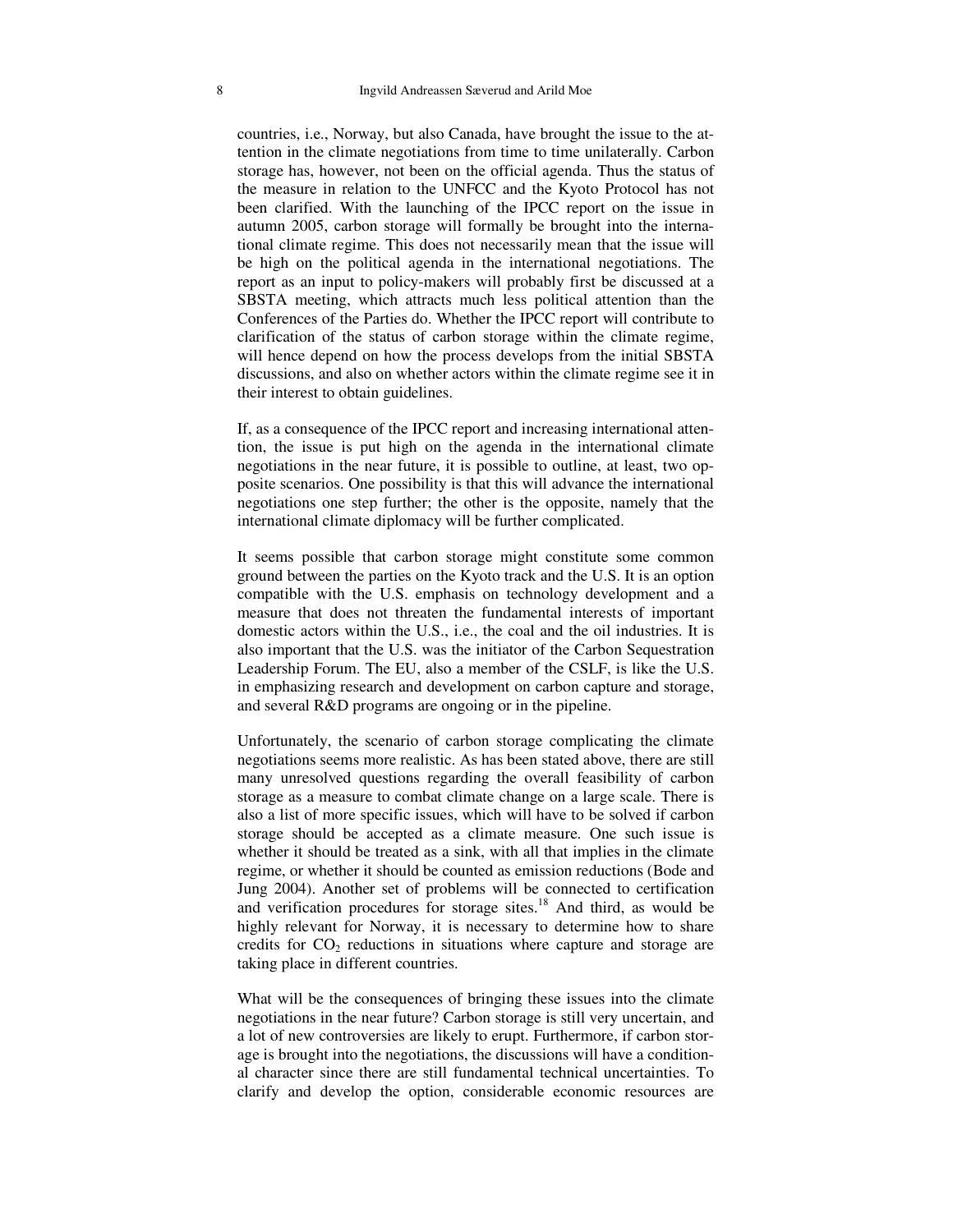needed. It is easy to imagine that these efforts will be at the expense of other options that are already at hand, i.e., energy conservation and renewable energy. This will create tension in the negotiations.

We will argue that bringing the issue of carbon capture and storage into the climate negotiations at this time will probably do more bad than good. The questions of monitoring, verification, selection of storage sites and public confidence should be allowed to mature outside the climate negotiations before the issue is fully discussed within the framework of the UNFCCC. Also the potential to constitute common ground between the U.S. and the Kyoto Parties would probably be higher if these issues are allowed to develop further outside the climate negotiations.

This argument does not disregard carbon storage as a possible future option. According to the most optimistic analyses, carbon storage offers a possibility to deal with a substantial share of the world's  $CO<sub>2</sub>$  emissions over many years. This 'service' can, in principle, be made available to many emitters and many countries. But there are a limited number of countries where the required geological structures can be found. These countries, which include Norway, will have an additional interest in developing carbon capture and storage as a feasible technology. They will be able to charge customers for the use of storage capacity. Thus it can be argued that they will have a strong economic self-interest in developing solutions for carbon capture and storage, and that it should not be necessary to use mechanisms negotiated at the global level to support research and development for this purpose. In other words, the collective action problem associated with several forms of development and transfer of technology will be much less pronounced in the case of carbon capture and storage, since the number of users will be limited by the natural distribution of storage sites. Nevertheless, the need for international cooperation—among storage 'owners' to reduce costs is there, and also to develop environmentally solid methods for selection of storage sites and monitoring.

To a large extent such a 'regionalization' of carbon capture and storage development outside the global climate negotiations is actually what has happened, with the establishment of various fora, as mentioned above. The argument here is that the development should continue along these lines until sufficient certainty about environmental as well as economic aspects of carbon storage has been reached. The prospects for realization of carbon storage as a climate policy measure might in fact be better if the issue is not brought into the framework of COPs/MOPs for the time being. In other words, carbon capture and storage belongs in the *debate* and research efforts about future climate policy measures, but not yet in the *negotiations* about a post-Kyoto climate regime.

### **Notes**

<sup>&</sup>lt;sup>1</sup> It is also possibe to store mineralized  $CO<sub>2</sub>$  as a solid substance, but this option is presently not high on the agenda of carbon capture and storage as a climate policy measure, and we will hence not include it in the further analysis.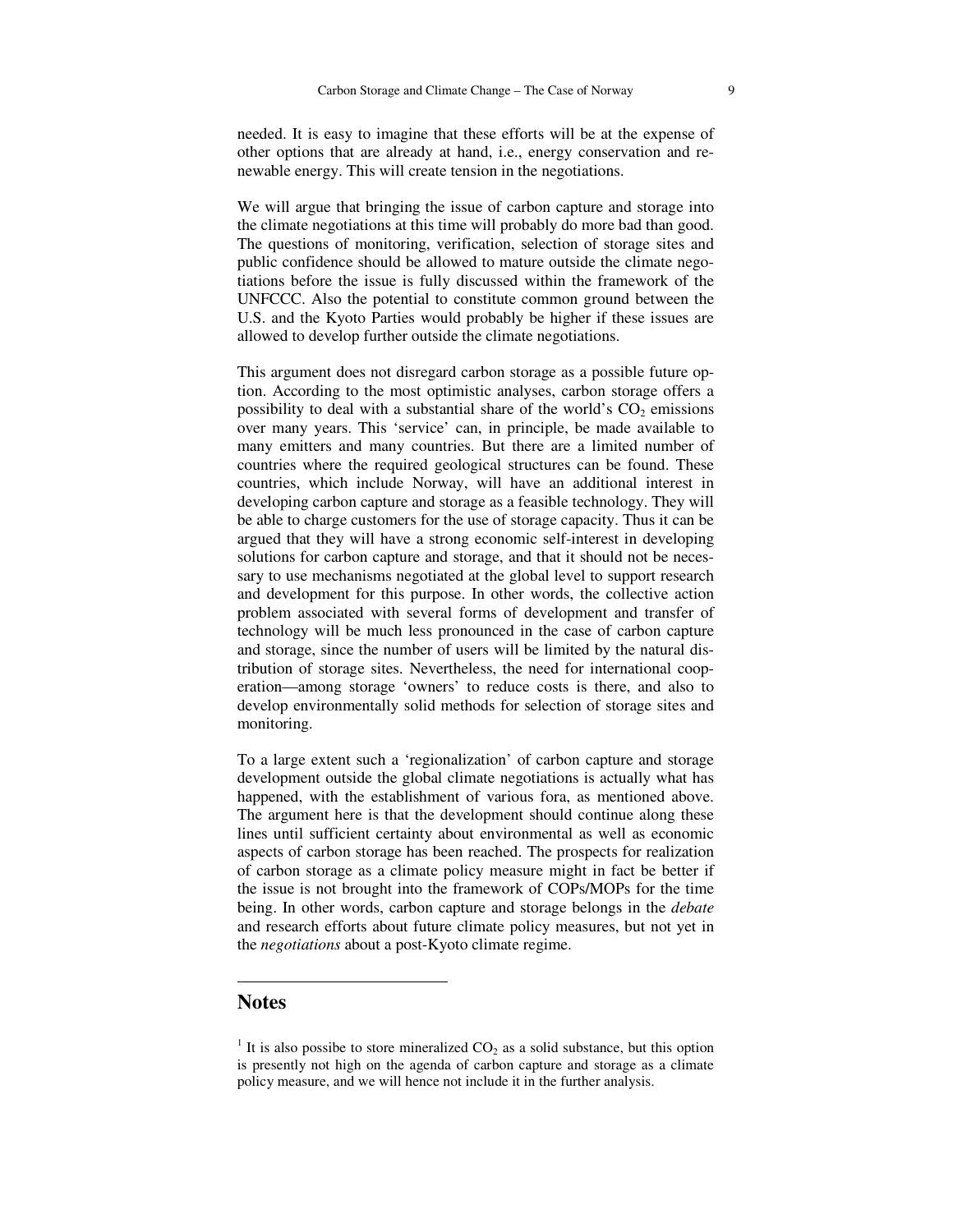<sup>4</sup> www.cslforum.org/documents/von Goerne Gabriella mon Pal AB 1330.pdf

<sup>5</sup> Presentation by Heleen de Coninck with the IPCC on an OSPAR workshop, October 26, 2004.

<sup>6</sup> Workshop report: Ospar workshop on the environmental impact of placement of carbon dioxide in geological structures in the maritime area, October 26-27, 2004.

<sup>7</sup> Workshop report: Ospar workshop on the environmental impact of placement of carbon dioxide in geological structures in the maritime area, October 26-27, 2004.

 $8$  'Safe storage of CO<sub>2</sub>'. Presentation by Erik Lindeberg, Sintef, at Ospar workshop October 27, 2004. 'How can injected  $CO<sub>2</sub>$  be monitored'. Presentation by Barthold Schroot, TNO's Institute of Applied Geoscience, at Ospar workshop October 27, 2004.

<sup>9</sup> An updated overview of projects can be accessed via the IEA Greenhouse Gas R&D Programme's Web site: http://www.co2captureandstorage.info/

<sup>10</sup> The issues related to the Convention, as well as key technological challenges are discussed in (Torvanger, Kallbekken and Rypdal 2004)

<sup>11</sup> Commission decision of January 29, 2004, establishing guidelines for the monitoring and reporting of greenhouse gas emissions pursuant to Directive 2003/87/EC of the European Parliament and of the Council.

<sup>12</sup> Storage of  $CO<sub>2</sub>$  in the ocean is also a theoretical possibility, but due to scientific uncertainty about the permanency of such storage, the method is controversial and has so far not been tried out. The Norwegian Ministry of Environment stopped an experiment of releasing about five tons of  $CO<sub>2</sub>$  in deep water in the Norwegian Sea in 2002. The Norwegian Institute for Water Research had first been admitted a permit to carry through the experiment from the Norwegian Pollution Control Authority, but Greenpeace and WWF submitted a complaint of the decision to the Ministry of the Environment, which consequently altered the decision.

 $13$  Report No 38 to the Storting (2003–2004).

<sup>14</sup> BP, Chevron, Eni, Hydro, Suncor, ConocoPhillips, Shell, Petrobras. www.CO2captureproject.com/index.htm

<sup>15</sup> www.cslforum.org/intro.htm

<sup>16</sup> Statement by Mr Knut Arild Hareide, Minister of the Environment, Norway, Panel Discussion, COP-10, Buenos Aires, December 16, 2004

<sup>17</sup> Press release from the Norwegian Ministry of Petroleum and Energy, May 23, 2004.

<sup>18</sup> Some of those issues are discussed in (Torvanger, Kalbekken and Rypdal 2004)

<sup>2</sup> www.nrcan.gc.ca/es/etb/cetc/combustion/co2trm/pdfs/co2trm1\_cpreston.pdf

 $3$  'Technical options for placement of  $CO<sub>2</sub>$  in the maritime area.' Presentation by Paul Freund, the IEA Greenhouse Gas R&D Programme, at Ospar workshop, October 27, 2004.